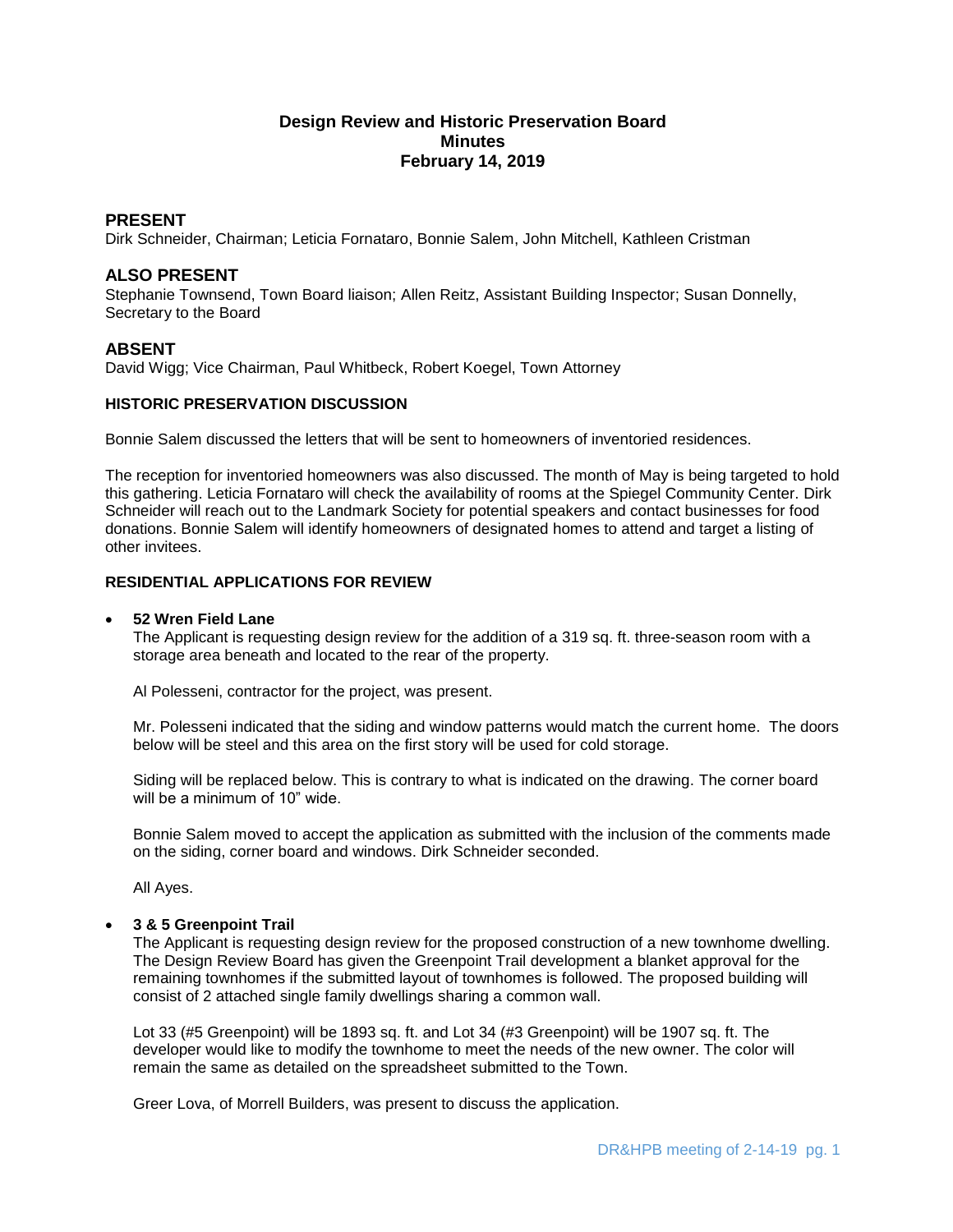The remaining units to be built had a prior blanket approval from the Board but the developer would like to modify the plan to meet the needs of the client. The client is requesting the study room be removed and a larger great room created resulting in a shorter unit.

The side dormers will be removed in this design. The Board recommended that the middle dormer should be removed.

Kathleen Cristman moved to accept the application as submitted with the recommendation to remove the middle dormer. John Mitchell seconded.

All Ayes.

#### **259 Tobey Road**

The Applicant is requesting design review for the construction of a 1959 sq. ft. one-story single family home.

John Graziose, representing Gerber Homes, was present.

The proposed construction is on a flag lot behind an inventoried home which was part of the Tobey Babcock farm. The Board felt the small home would not overpower the current structure and there is still a large parcel of land surrounding this homestead.

The colors for the home will be a Cyprus (tan) color with gray shingles.

Leticia Fornataro moved to approve the application as submitted. Dirk Schneider seconded.

All Ayes.

# **COMMERCIAL APPLICATION FOR REVIEW**

### **957 Panorama Trail South**

The Applicant is requesting design review for the addition of a business identification sign. The sign will be a 16 sq. ft. brushed aluminum frame with white acrylic inserts and will identify the "Harris Insights & Analytics LLC" business.

Kurt Sertl of Gallina Development was present.

The proposed sign will have no lighting and will be placed on the brick next to the right hand side of the tenant's door. The suite number is separate and will be vinyl on glass over the door.

John Mitchell moved to accept the application as submitted. Leticia Fornataro seconded.

All Ayes.

# **OTHER – REVIEW OF 1/25/2019 MINUTES**

Bonnie Salem moved to accept the minutes of the January 25, 2019 meeting as submitted. Kathleen Cristman seconded.

All Ayes.

The meeting adjourned at 7:45 pm.